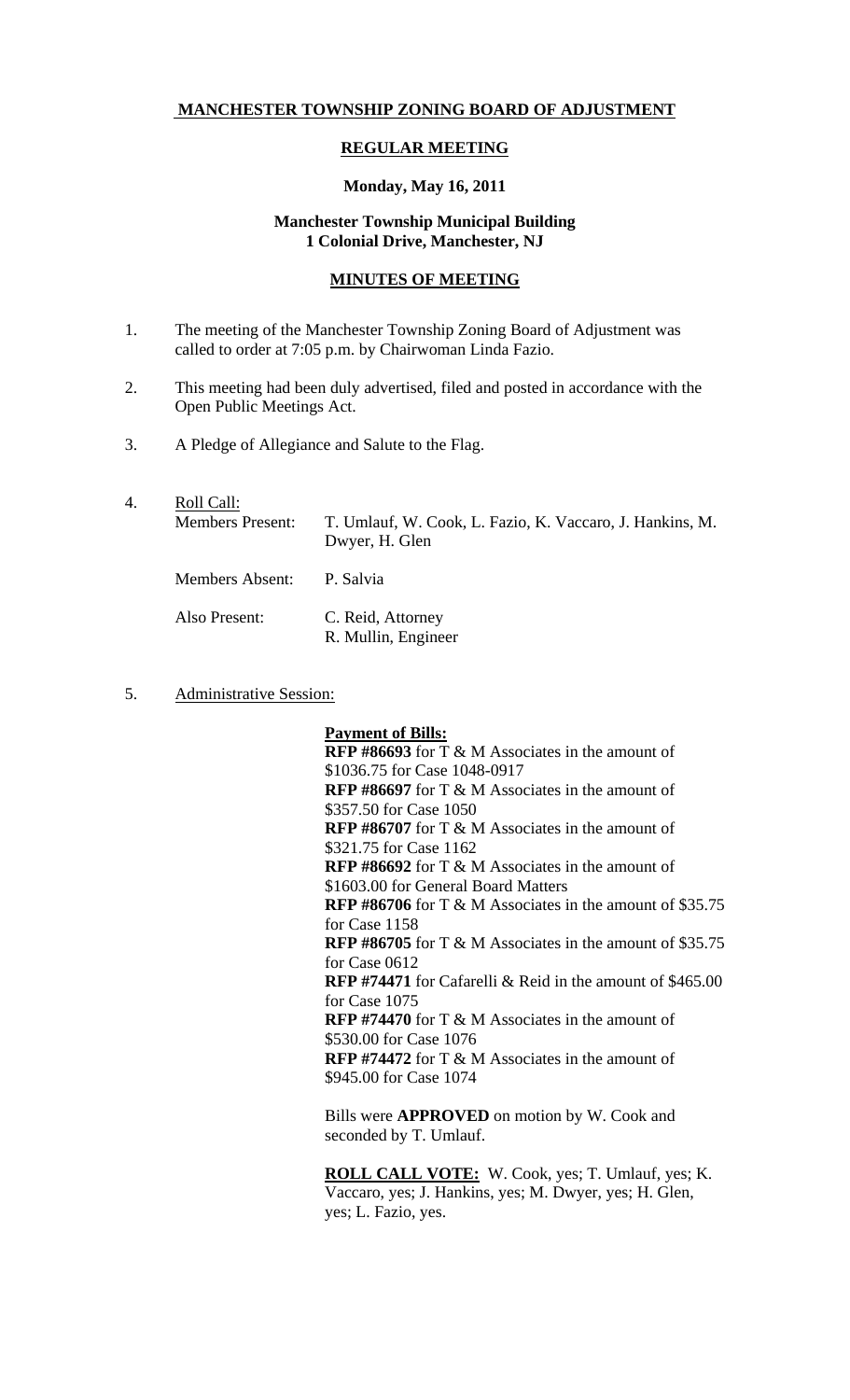**Correspondence:** The Secretary stated she has nothing at this time.

**Professional Reports:** Mr. Mullin has nothing at this time. Mr. Reid has nothing at this time.

Memorialization of a resolution of a variance approval for the construction of a single family dwelling on a lot having a lot area of 7,500 square feet where 10,000 square feet is required; a lot width of 75 feet where 100 feet is required; a lot frontage of 75 feet where 100 feet is required; an improvable lot area of 4,225 square feet where 5,800 square feet is required. Block 1.241 Lots 29-31, Commonwealth Blvd. Applicant: Jeffrey Jerman. Approved at the April 28, 2011 meeting. Case 1053

This resolution was **APPROVED** on motion by W. Cook and seconded by K. Vaccaro.

**ROLL CALL VOTE**: W. Cook, yes; K. Vaccaro, yes; H. Glen, yes; L. Fazio, yes.

A copy of the approved resolution is attached.

Memorialization of a resolution of a variance approval for the construction of a single family dwelling on a lot having a lot area of 37,400 square feet where 40,000 square feet is required; a lot frontage of 170 feet where 200 feet is required; a lot width of 170 feet where 200 feet is required; and an improvable lot area of 13,775 square feet where 18,700 square feet is required. Block 99.93 Lot 10, Bayonne & Bloomfield Avenue. Applicant: Aaron Developers. Approved at the April 28, 2011 meeting. Case 1158

This resolution was **APPROVED** on motion by W. Cook and seconded by K. Vaccaro.

**ROLL CALL VOTE:** W. Cook, yes; K. Vaccaro, yes; T. Umlauf, yes; J. Hankins, yes; H. Glen, yes; L. Fazio, yes.

A copy of the approved resolution is attached.

Memorialization of a resolution of a variance approval for the construction of a 35' x 3' addition to the front of an existing dwelling having a 46.6 foot front yard setback where 50 feet is required. Block 99.128 Lot 4, 1720 Delaware Avenue. Applicant: Edwin & Cheryl Zdanowicz. Approved at the April 28, 2011 meeting. Case 1159

This resolution was **APPROVED** on motion by W. Cook and seconded by T. Umlauf.

**ROLL CALL VOTE**: W. Cook, yes; T. Umlauf, yes; K. Vaccaro, yes; J. Hankins, yes; H. Glen, yes; L. Fazio, yes.

A copy of the approved resolution is attached.

Memorialization of a resolution of a variance for the construction of an 18-foot diameter above-ground pool in the front yard area along Amsterdam having a 20'10" front yard setback where 30 feet is required. Block 1.336 Lots 31 & 33, 1425 Amsterdam Avenue. Applicant: Lisa Johnson. Approved at the April 28, 2011 meeting. Case 1163

This resolution was **APPROVED** on motion by T. Umlauf and seconded by W. Cook.

**ROLL CALL VOTE:** T. Umlauf, yes; W. Cook, yes; K. Vaccaro, yes; J. Hankins, yes; H. Glen, yes; L. Fazio, yes.

A copy of the approved resolution is attached.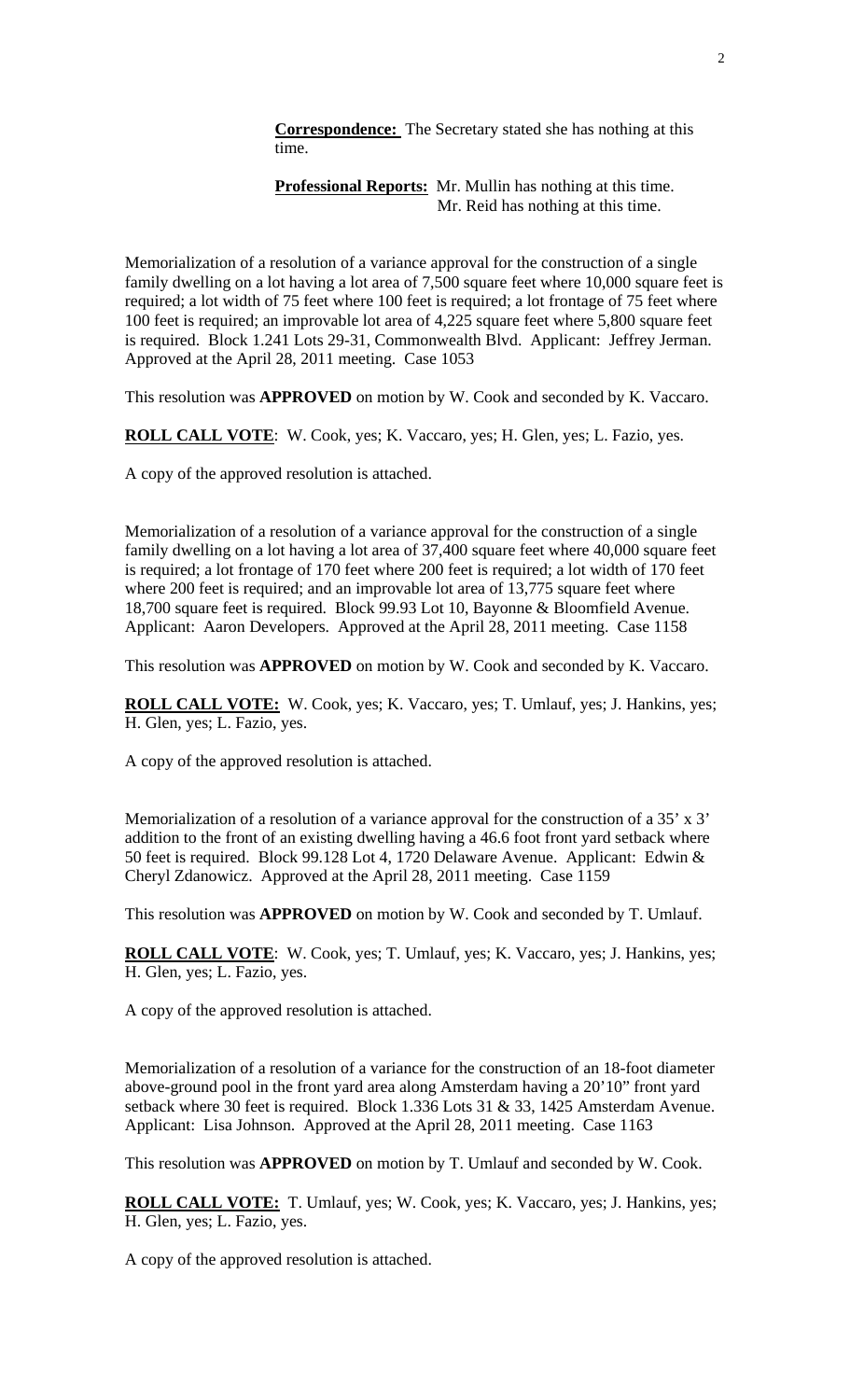| <b>Case 0612</b> | $A T & T$ Mobility     | Block 99.161 Lot 6      |
|------------------|------------------------|-------------------------|
|                  | 15 East Midland Avenue | Grant & Scranton Avenue |
|                  | Paramus, NJ 07652      | WTR-40 Zone             |
|                  |                        |                         |

This application is for a Use Variance to erect a 170-foot tall monopole cell tower in a zone where the use is not permitted. The applicant is also requesting preliminary & final site plan approval for the proposed structure & appurtenant equipment.

This application was previously **CARRIED to the June 23, 2011 meeting**.

| <b>Case 1048</b> | Presbyterian Homes & Services Inc. | Block 82.09 Lot 14 |
|------------------|------------------------------------|--------------------|
|                  | 13 Roszel Road, Ste C-120          | Block 83 Lot 7.05  |
|                  | Princeton, NJ 08543                | 202 Hilltop Road   |
|                  |                                    | WTRC-AF Zone       |

This application is for modifications to the originally approved plan including a variance approval to allow a 10' high fence where a maximum height allowed is 6 feet. Mr. Reid stated this application will be carried this evening. He has spoken to the applicant's attorney, Mr. Bundick, at the last meeting the notice was incorrect because they had noticed for a 7' fence, they renoticed and that stated an 8' fence, however, Mr. Mullin and several Board Members visited the site and the fence is in fact higher than 8 feet. They will provide proper notice for the next meeting.

| <b>Case 1161</b> | Pete Peterson         | Block 1.219 Lot 5     |
|------------------|-----------------------|-----------------------|
|                  | 1112 Larchmont Street | 1112 Larchmont Street |
|                  | Toms River, NJ 08757  | $R-10$ Zone           |

Mr. Peterson needs a variance to allow the construction of a 6' high vinyl fence in the front yard area along Commonwealth Blvd. The fence will be set back 8' from the property line along Commonwealth Blvd. Pete Peterson was sworn in by Mr. Reid. He would like to install a 6' vinyl fence along Commonwealth Blvd. He was previously approved for a permit to install the fence 5' in from the property line back in May 2009, but he did not have the funds to install the fence at that time. He removed his existing 4' stockade fence to put up the new fence and was given a notice of violation for not having a fence around his in-ground pool. He didn't realize the permit had expired. He went into the office and at that time he was informed the permit was issued in error. If he wanted to proceed with that plan, he would have to apply for a variance. In order to stay outside of the sight triangle, he would have to come back 8' inside his property line from Commonwealth and 45' back from the Larchmont property line. Mr. Cook asked why if he was approved for 5' inside the property line was he now applying for 8' inside this time. He explained because he was told about the sight triangle. Mr. Mullin explained to the Board the sight triangle for this property was per Township Ordinance. Mr. Mullin stated the question came up with regard to the adjacent driveway behind his house on Commonwealth, would a 6' fence 8' inside the property line would it impede their site backing into Commonwealth? Mr. Peterson stated his property line is approximately 22' from the edge of pavement of Commonwealth. There is a rather large pine tree and that is approximately 12' outside of his property line. A photo of the trees that are outside of the property line was marked into evidence as **A-1**. Mr. Cook asked where the existing 4' fence was. Mr. Peterson stated it was back about 22' from the edge of pavement. There was discussion as to how far back the property line is from the edge of pavement along Commonwealth Blvd. A photo showing the area where the existing fence was removed and the large pine tree outside the property line was marked into evidence as **A-2.** Mr. Cook stated that the Board's main concern is that someone backing out of the adjacent driveway will be able to stop beyond the fence and look up Commonwealth. It has nothing to do with the property owner, it is a Township Ordinance. They have to make sure whoever lives in that house can see when they back out of their driveway. Mr.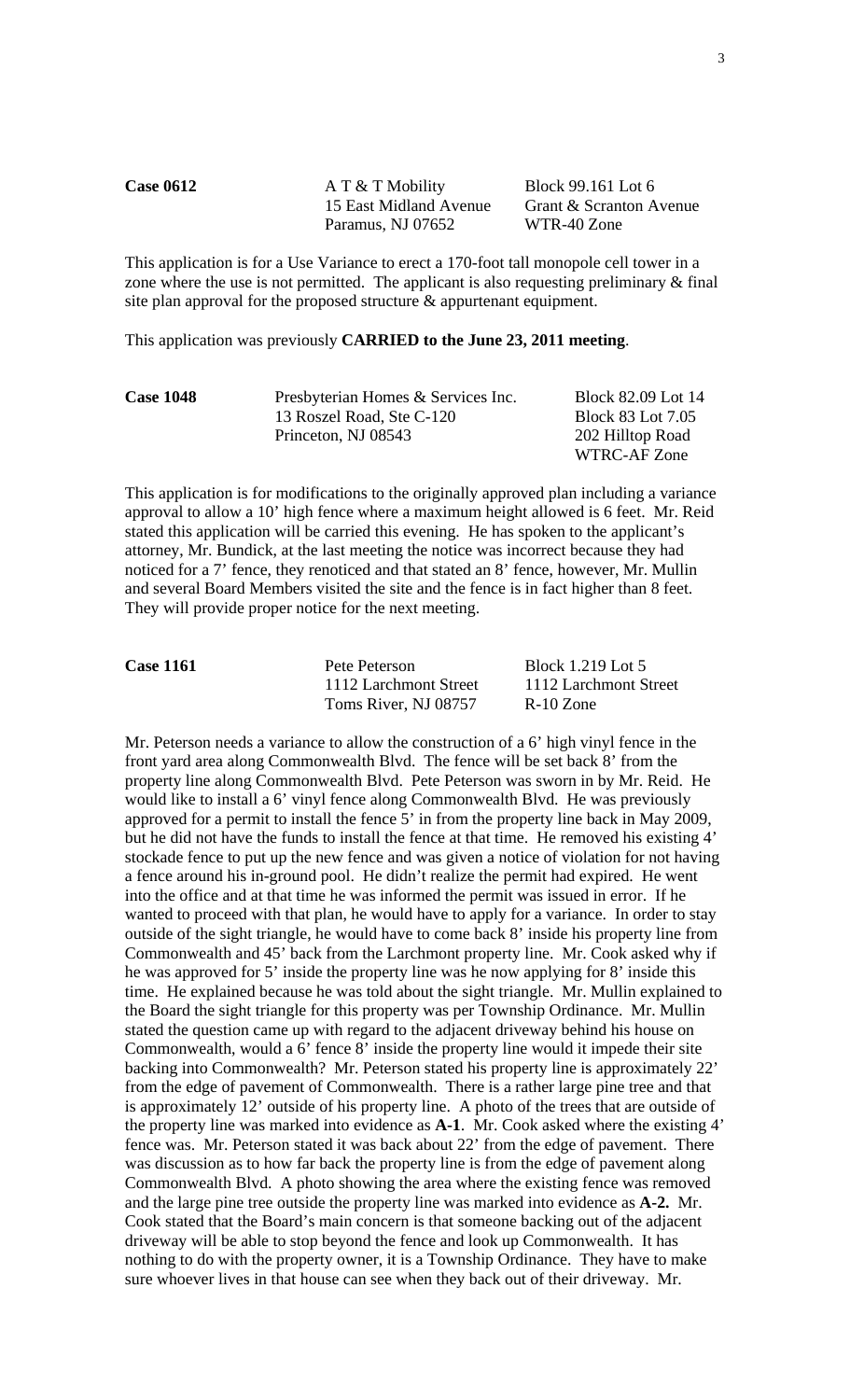Mullin stated that it is hard for the Board to make an educated decision because they don't know the distance between the edge of pavement and the property line, he would be willing to go out and tape it off before the next meeting. Mr. Cook asked when he was looking to use his pool. Mr. Peterson stated he was ready to use it, but can't without a fence, and based on the approval he received in May 2009. Mr. Mullin stated the proposal shows the fence 22' from the house, suppose the Board says 16' from the house. Mr. Cook asked if there would be a problem with putting a condition of the fence would be 8' off the property line and no less than 20' from the edge of pavement. Mr. Mullin stated it would have to be more than 20' from the edge of pavement. It should be a minimum of 30' from the edge of pavement. Mr. Peterson has no problem with that condition. The fence has to go back 8' to stay outside the sight triangle of Larchmont; the issue is the adjacent driveway.

Mrs. Fazio opened this portion of the meeting to the public. There being no public participation at this time, this portion of the meeting was closed.

Condition of approval: The fence will be a minimum of 8' from the property line to avoid the sight triangle on the corner of Larchmont & Commonwealth Blvd. and a minimum of 30' from the edge of pavement of Commonwealth Blvd.

This application was **APPROVED with conditions** on motion by W. Cook and seconded by T. Umlauf.

**ROLL CALL VOTE**: W. Cook, yes; T. Umlauf, yes; H. Glen, yes; K. Vaccaro, yes; J. Hankins, yes; M. Dwyer, yes; L. Fazio, yes.

| <b>Case 1160</b> | Lance Lawson         | Block 57 Lot 718.01 |
|------------------|----------------------|---------------------|
|                  | 3385 Ridgeway Road   | 3385 Ridgeway Road  |
|                  | Manchester, NJ 08759 | R-40 Zone           |

Mr. Lawson needs a variance to allow the construction of a 27'x 24', 1-1/2 story addition to an existing 850-square foot dwelling having a 35' front yard setback from Torry Avenue where 50' is required. Lance Lawson was sworn in by Mr. Reid. He would like to build a 27' x 24' addition. It will be located on the opposite side of Ridgeway Road. The original house is setback 35', the addition will not be encroaching into that setback. He will be expanding an existing non-conforming structure. The home was built in 1942 and there are 5 of them living in it. The home is the least built up home in the neighborhood. He was given the home as a gift from a family member. He would like to bring up to date. There are 5 people living in 900 square feet. They need more room. They are going to blow out the kitchen and living room and where the existing foundation is will be the bedrooms and bathroom. There will be limited tree removal. Mr. Mullin confirmed he is aware drywells are needed and must be shown on the plan. He also asked whether there is going to be a stoop or a step on the side. There will be a step. Mr. Mullin asked if he was proposing a deck. Mr. Shannon Unger, 1861 Elizabeth Avenue was sworn in by Mr. Reid. He is a friend of the family and the general contractor. As far as the side entry, there will be something whether it be pavers or a deck. If they were to put a deck it wouldn't go outside the outer portion of the house. He would have to stay outside of the front setback, even if it were detached. If not, he would have to apply for a variance. If it were a normal stoop down to a paver patio it shouldn't be a problem.

Mrs. Fazio opened this portion of the meeting to the public. There being no public participation at this time, this portion of the meeting was closed.

This application was **APPROVED** on motion by W. Cook and seconded by K. Vaccaro.

**ROLL CALL VOTE:** W. Cook, yes; K. Vaccaro, yes; T. Umlauf, yes; H. Glen, yes; J. Hankins, yes; M. Dwyer, yes; L. Fazio, yes.